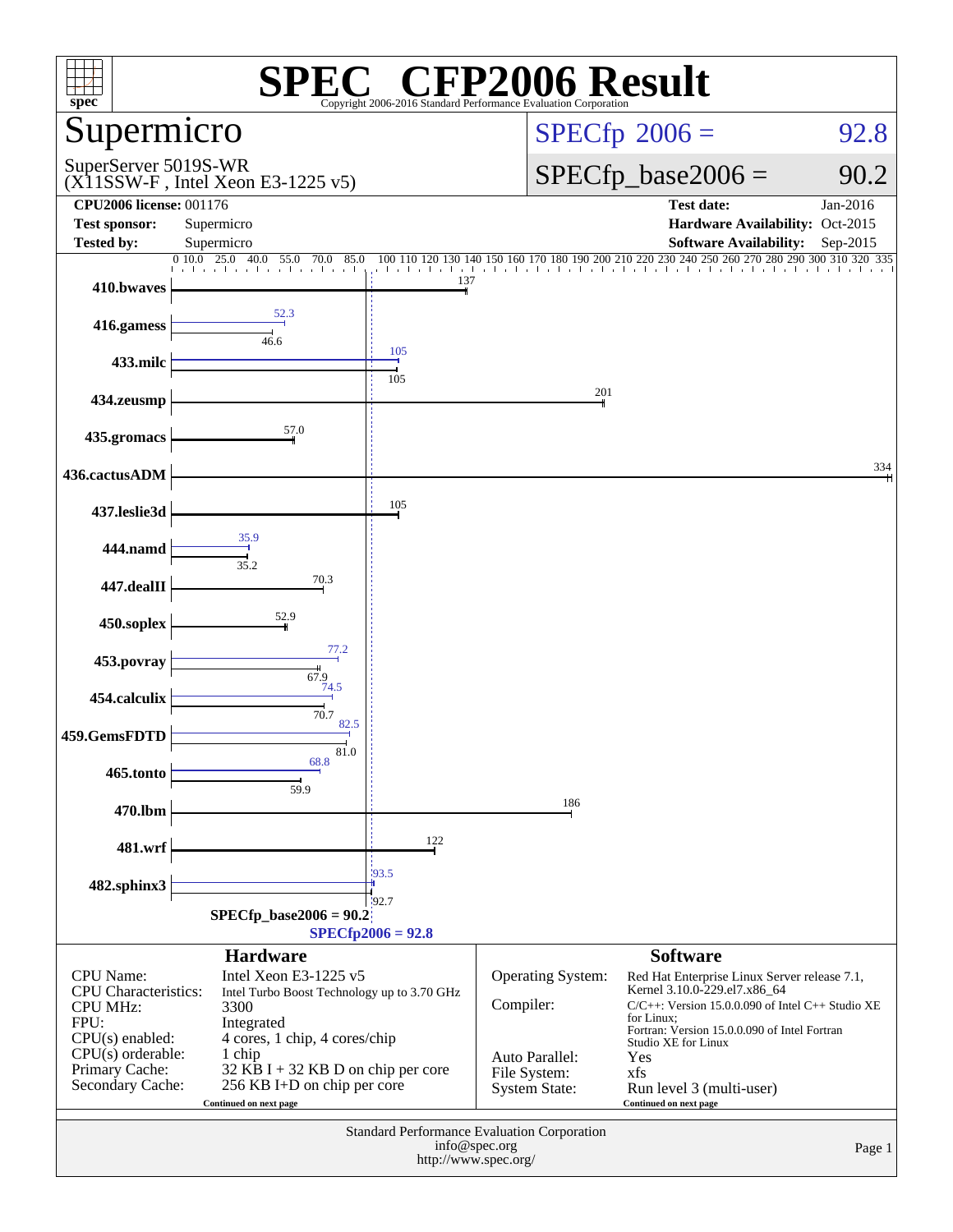

## Supermicro

#### SuperServer 5019S-WR

(X11SSW-F , Intel Xeon E3-1225 v5)

#### $SPECTp2006 = 92.8$

#### $SPECfp\_base2006 = 90.2$

| <b>CPU2006 license: 001176</b> |                                    |                       | <b>Test date:</b><br>$Jan-2016$             |
|--------------------------------|------------------------------------|-----------------------|---------------------------------------------|
| <b>Test sponsor:</b>           | Supermicro                         |                       | Hardware Availability: Oct-2015             |
| <b>Tested by:</b>              | Supermicro                         |                       | <b>Software Availability:</b><br>$Sep-2015$ |
| L3 Cache:                      | 8 MB I+D on chip per chip          | <b>Base Pointers:</b> | $64$ -bit                                   |
| Other Cache:                   | None                               | Peak Pointers:        | $32/64$ -bit                                |
| Memory:                        | 64 GB (4 x 16 GB 2Rx8 PC4-2133P-E) | Other Software:       | None                                        |
| Disk Subsystem:                | 1 x 1000 GB SATA III, 7200 RPM     |                       |                                             |
| <b>Other Hardware:</b>         | None                               |                       |                                             |

| <b>Results Table</b> |                                                                                                          |              |                |       |                |       |                |              |                |              |                |              |
|----------------------|----------------------------------------------------------------------------------------------------------|--------------|----------------|-------|----------------|-------|----------------|--------------|----------------|--------------|----------------|--------------|
|                      |                                                                                                          |              | <b>Base</b>    |       |                |       |                |              | <b>Peak</b>    |              |                |              |
| <b>Benchmark</b>     | <b>Seconds</b>                                                                                           | <b>Ratio</b> | <b>Seconds</b> | Ratio | <b>Seconds</b> | Ratio | <b>Seconds</b> | <b>Ratio</b> | <b>Seconds</b> | <b>Ratio</b> | <b>Seconds</b> | <b>Ratio</b> |
| 410.bwayes           | 99.7                                                                                                     | 136          | 99.0           | 137   | 99.2           | 137   | 99.7           | 136          | 99.0           | 137          | 99.2           | 137          |
| 416.gamess           | 420                                                                                                      | 46.6         | 420            | 46.6  | 420            | 46.6  | 374            | 52.3         | 374            | 52.4         | 374            | 52.3         |
| $433$ .milc          | 87.7                                                                                                     | 105          | 87.7           | 105   | 87.9           | 104   | 87.2           | 105          | 87.0           | 105          | 87.3           | 105          |
| $434$ . zeusmp       | 45.3                                                                                                     | 201          | 45.5           | 200   | 45.3           | 201   | 45.3           | 201          | 45.5           | 200          | 45.3           | 201          |
| 435.gromacs          | 127                                                                                                      | 56.4         | 125            | 57.0  | 125            | 57.0  | 127            | 56.4         | 125            | 57.0         | 125            | 57.0         |
| 436.cactusADM        | 35.9                                                                                                     | 333          | 35.7           | 334   | 35.7           | 335   | 35.9           | 333          | 35.7           | 334          | 35.7           | 335          |
| 437.leslie3d         | 89.4                                                                                                     | 105          | 89.4           | 105   | 89.2           | 105   | 89.4           | 105          | 89.4           | 105          | 89.2           | 105          |
| 444.namd             | 228                                                                                                      | 35.2         | 228            | 35.2  | 229            | 35.0  | 224            | 35.9         | 224            | 35.9         | 224            | 35.8         |
| $447$ .dealII        | 163                                                                                                      | 70.4         | 163            | 70.3  | 163            | 70.3  | 163            | 70.4         | 163            | 70.3         | 163            | 70.3         |
| $450$ .soplex        | 156                                                                                                      | 53.5         | 158            | 52.9  | 158            | 52.6  | 156            | 53.5         | 158            | 52.9         | 158            | 52.6         |
| $453$ .povray        | 77.4                                                                                                     | 68.7         | 78.7           | 67.6  | 78.4           | 67.9  | 68.8           | 77.4         | 69.0           | 77.1         | 68.9           | 77.2         |
| 454.calculix         | 117                                                                                                      | 70.8         | 117            | 70.7  | 117            | 70.7  | 111            | 74.5         | 110            | 74.7         | 111            | 74.5         |
| 459.GemsFDTD         | 131                                                                                                      | 81.1         | 131            | 81.0  | 131            | 81.0  | 128            | 82.6         | 129            | 82.5         | 129            | 82.5         |
| $465$ .tonto         | 164                                                                                                      | 59.8         | 164            | 59.9  | 164            | 59.9  | 143            | 68.7         | 143            | 68.8         | 143            | 68.8         |
| 470.1bm              | 74.0                                                                                                     | 186          | 74.0           | 186   | 74.0           | 186   | 74.0           | 186          | 74.0           | 186          | 74.0           | 186          |
| 481.wrf              | 91.3                                                                                                     | 122          | 91.3           | 122   | 91.7           | 122   | 91.3           | 122          | 91.3           | 122          | 91.7           | 122          |
| $482$ .sphinx $3$    | 210                                                                                                      | 92.8         | 210            | 92.7  | 211            | 92.5  | 207            | 94.2         | 208            | 93.5         | 210            | 92.7         |
|                      | Results appear in the order in which they were run. Bold underlined text indicates a median measurement. |              |                |       |                |       |                |              |                |              |                |              |

#### **[Operating System Notes](http://www.spec.org/auto/cpu2006/Docs/result-fields.html#OperatingSystemNotes)**

Stack size set to unlimited using "ulimit -s unlimited"

#### **[Platform Notes](http://www.spec.org/auto/cpu2006/Docs/result-fields.html#PlatformNotes)**

 Sysinfo program /home/cpu2006/config/sysinfo.rev6914 \$Rev: 6914 \$ \$Date:: 2014-06-25 #\$ e3fbb8667b5a285932ceab81e28219e1 running on localhost.localdomain Fri Jan 1 07:11:50 2016

 This section contains SUT (System Under Test) info as seen by some common utilities. To remove or add to this section, see: <http://www.spec.org/cpu2006/Docs/config.html#sysinfo>

 From /proc/cpuinfo model name : Intel(R) Xeon(R) CPU E3-1225 v5 @ 3.30GHz Continued on next page

> Standard Performance Evaluation Corporation [info@spec.org](mailto:info@spec.org) <http://www.spec.org/>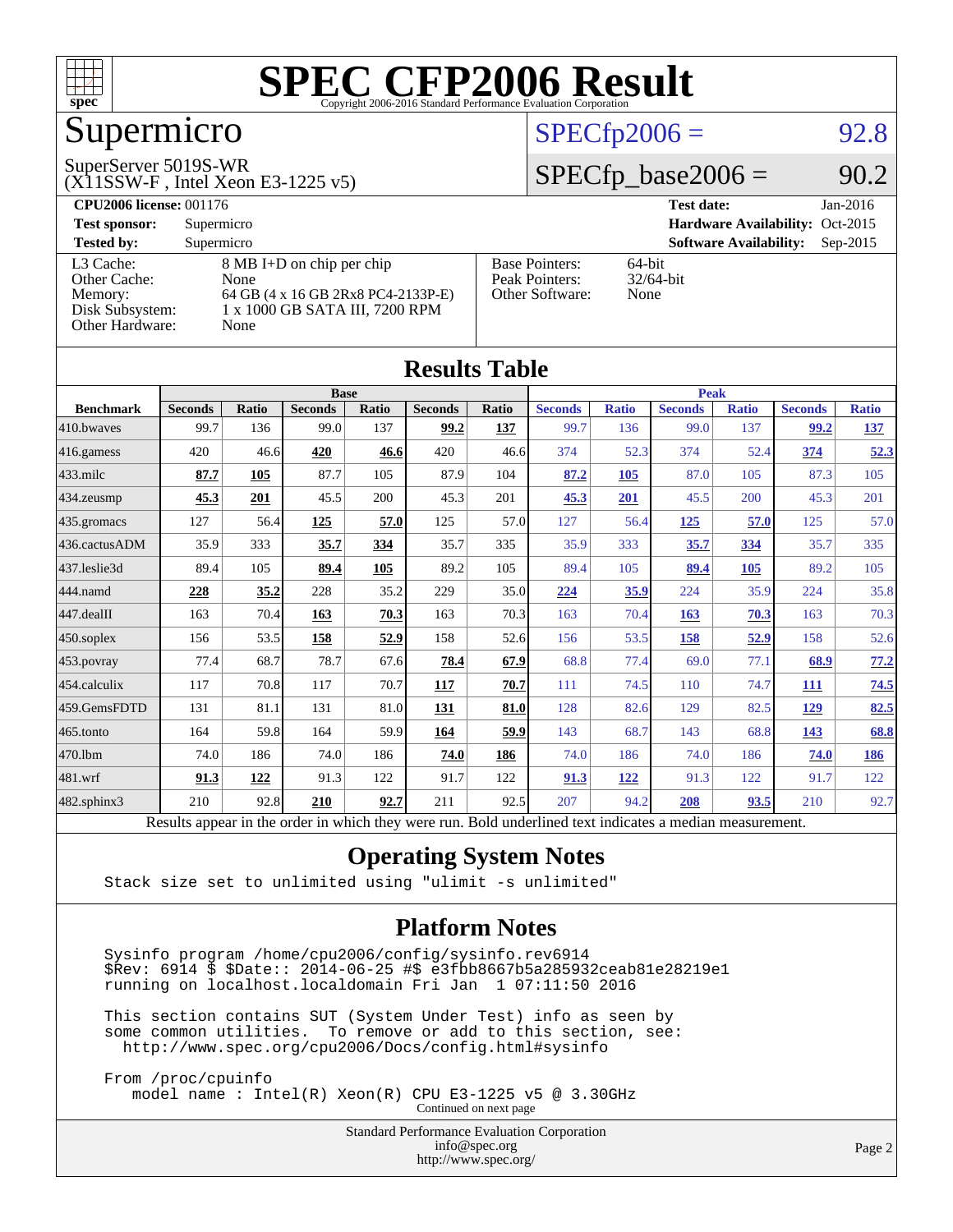

#### Supermicro

 $SPECTp2006 = 92.8$ 

(X11SSW-F , Intel Xeon E3-1225 v5) SuperServer 5019S-WR

 $SPECTp\_base2006 = 90.2$ 

**[CPU2006 license:](http://www.spec.org/auto/cpu2006/Docs/result-fields.html#CPU2006license)** 001176 **[Test date:](http://www.spec.org/auto/cpu2006/Docs/result-fields.html#Testdate)** Jan-2016 **[Test sponsor:](http://www.spec.org/auto/cpu2006/Docs/result-fields.html#Testsponsor)** Supermicro Supermicro **[Hardware Availability:](http://www.spec.org/auto/cpu2006/Docs/result-fields.html#HardwareAvailability)** Oct-2015 **[Tested by:](http://www.spec.org/auto/cpu2006/Docs/result-fields.html#Testedby)** Supermicro **Supermicro [Software Availability:](http://www.spec.org/auto/cpu2006/Docs/result-fields.html#SoftwareAvailability)** Sep-2015

#### **[Platform Notes \(Continued\)](http://www.spec.org/auto/cpu2006/Docs/result-fields.html#PlatformNotes)**

Standard Performance Evaluation Corporation [info@spec.org](mailto:info@spec.org) 1 "physical id"s (chips) 4 "processors" cores, siblings (Caution: counting these is hw and system dependent. The following excerpts from /proc/cpuinfo might not be reliable. Use with caution.) cpu cores : 4 siblings : 4 physical 0: cores 0 1 2 3 cache size : 8192 KB From /proc/meminfo<br>MemTotal: 65755792 kB HugePages\_Total: 0<br>Hugepagesize: 2048 kB Hugepagesize: From /etc/\*release\* /etc/\*version\* os-release: NAME="Red Hat Enterprise Linux Server" VERSION="7.1 (Maipo)" ID="rhel" ID\_LIKE="fedora" VERSION\_ID="7.1" PRETTY\_NAME="Red Hat Enterprise Linux Server 7.1 (Maipo)" ANSI\_COLOR="0;31" CPE\_NAME="cpe:/o:redhat:enterprise\_linux:7.1:GA:server" redhat-release: Red Hat Enterprise Linux Server release 7.1 (Maipo) system-release: Red Hat Enterprise Linux Server release 7.1 (Maipo) system-release-cpe: cpe:/o:redhat:enterprise\_linux:7.1:ga:server uname -a: Linux localhost.localdomain 3.10.0-229.el7.x86\_64 #1 SMP Thu Jan 29 18:37:38 EST 2015 x86\_64 x86\_64 x86\_64 GNU/Linux run-level 3 Jan 1 02:23 SPEC is set to: /home/cpu2006 Filesystem Type Size Used Avail Use% Mounted on<br>/dev/mapper/rhel-home xfs 865G 170G 696G 20% /home  $/$ dev/mapper/rhel-home  $x$ fs Additional information from dmidecode: Warning: Use caution when you interpret this section. The 'dmidecode' program reads system data which is "intended to allow hardware to be accurately determined", but the intent may not be met, as there are frequent changes to hardware, firmware, and the "DMTF SMBIOS" standard. BIOS American Megatrends Inc. 1.0 11/03/2015 Memory: 4x Samsung M391A2K43BB1-CPB 16 GB 2 rank 2133 MHz (End of data from sysinfo program)

<http://www.spec.org/>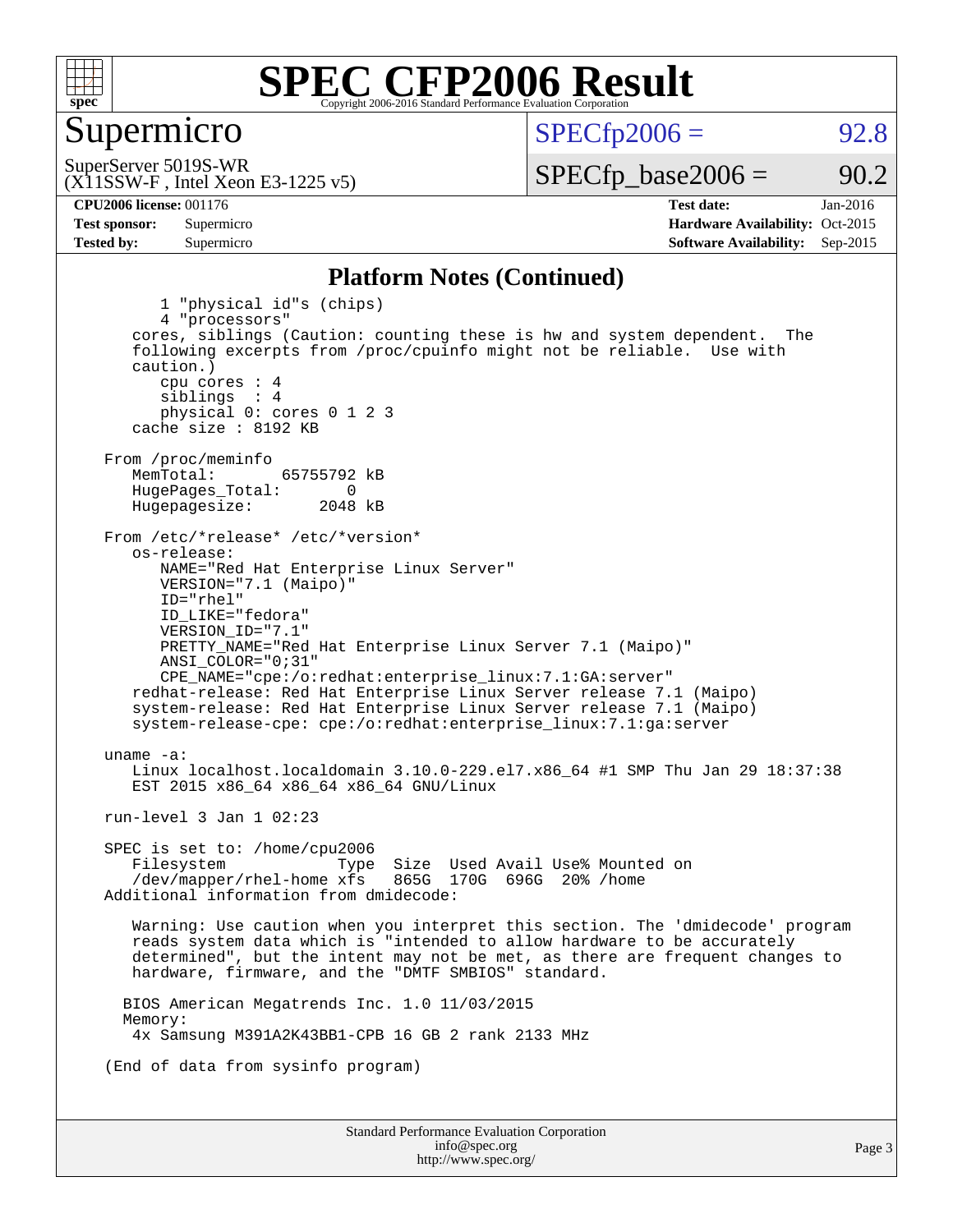

### Supermicro

 $SPECTp2006 = 92.8$ 

SuperServer 5019S-WR

(X11SSW-F , Intel Xeon E3-1225 v5)

 $SPECfp\_base2006 = 90.2$ 

**[CPU2006 license:](http://www.spec.org/auto/cpu2006/Docs/result-fields.html#CPU2006license)** 001176 **[Test date:](http://www.spec.org/auto/cpu2006/Docs/result-fields.html#Testdate)** Jan-2016

**[Tested by:](http://www.spec.org/auto/cpu2006/Docs/result-fields.html#Testedby)** Supermicro **Supermicro [Software Availability:](http://www.spec.org/auto/cpu2006/Docs/result-fields.html#SoftwareAvailability)** Sep-2015

**[Test sponsor:](http://www.spec.org/auto/cpu2006/Docs/result-fields.html#Testsponsor)** Supermicro Supermicro **[Hardware Availability:](http://www.spec.org/auto/cpu2006/Docs/result-fields.html#HardwareAvailability)** Oct-2015

#### **[General Notes](http://www.spec.org/auto/cpu2006/Docs/result-fields.html#GeneralNotes)**

Environment variables set by runspec before the start of the run: KMP\_AFFINITY = "granularity=fine,compact,1,0" LD\_LIBRARY\_PATH = "/home/cpu2006/libs/32:/home/cpu2006/libs/64:/home/cpu2006/sh" OMP\_NUM\_THREADS = "4"

 Binaries compiled on a system with 1x Core i5-4670K CPU + 16GB memory using RedHat EL 7.0 Transparent Huge Pages enabled with: echo always > /sys/kernel/mm/transparent\_hugepage/enabled

#### **[Base Compiler Invocation](http://www.spec.org/auto/cpu2006/Docs/result-fields.html#BaseCompilerInvocation)**

[C benchmarks](http://www.spec.org/auto/cpu2006/Docs/result-fields.html#Cbenchmarks):  $-m64$ 

[C++ benchmarks:](http://www.spec.org/auto/cpu2006/Docs/result-fields.html#CXXbenchmarks) [icpc -m64](http://www.spec.org/cpu2006/results/res2016q1/cpu2006-20160106-38572.flags.html#user_CXXbase_intel_icpc_64bit_bedb90c1146cab66620883ef4f41a67e)

[Fortran benchmarks](http://www.spec.org/auto/cpu2006/Docs/result-fields.html#Fortranbenchmarks): [ifort -m64](http://www.spec.org/cpu2006/results/res2016q1/cpu2006-20160106-38572.flags.html#user_FCbase_intel_ifort_64bit_ee9d0fb25645d0210d97eb0527dcc06e)

[Benchmarks using both Fortran and C](http://www.spec.org/auto/cpu2006/Docs/result-fields.html#BenchmarksusingbothFortranandC): [icc -m64](http://www.spec.org/cpu2006/results/res2016q1/cpu2006-20160106-38572.flags.html#user_CC_FCbase_intel_icc_64bit_0b7121f5ab7cfabee23d88897260401c) [ifort -m64](http://www.spec.org/cpu2006/results/res2016q1/cpu2006-20160106-38572.flags.html#user_CC_FCbase_intel_ifort_64bit_ee9d0fb25645d0210d97eb0527dcc06e)

### **[Base Portability Flags](http://www.spec.org/auto/cpu2006/Docs/result-fields.html#BasePortabilityFlags)**

| 410.bwaves: -DSPEC CPU LP64                 |                                                                |
|---------------------------------------------|----------------------------------------------------------------|
| 416.gamess: -DSPEC_CPU_LP64                 |                                                                |
| 433.milc: -DSPEC CPU LP64                   |                                                                |
| 434.zeusmp: -DSPEC_CPU_LP64                 |                                                                |
| 435.gromacs: -DSPEC_CPU_LP64 -nofor_main    |                                                                |
| 436.cactusADM: -DSPEC CPU LP64 -nofor main  |                                                                |
| 437.leslie3d: -DSPEC CPU LP64               |                                                                |
| 444.namd: -DSPEC CPU LP64                   |                                                                |
| 447.dealII: -DSPEC CPU LP64                 |                                                                |
| 450.soplex: -DSPEC_CPU_LP64                 |                                                                |
| 453.povray: -DSPEC_CPU_LP64                 |                                                                |
| 454.calculix: - DSPEC CPU LP64 - nofor main |                                                                |
| 459.GemsFDTD: -DSPEC_CPU_LP64               |                                                                |
| 465.tonto: - DSPEC CPU LP64                 |                                                                |
| 470.1bm: - DSPEC CPU LP64                   |                                                                |
|                                             | 481.wrf: -DSPEC CPU_LP64 -DSPEC_CPU_CASE_FLAG -DSPEC_CPU_LINUX |
| 482.sphinx3: -DSPEC_CPU_LP64                |                                                                |
|                                             |                                                                |

| <b>Standard Performance Evaluation Corporation</b> |
|----------------------------------------------------|
| info@spec.org                                      |
| http://www.spec.org/                               |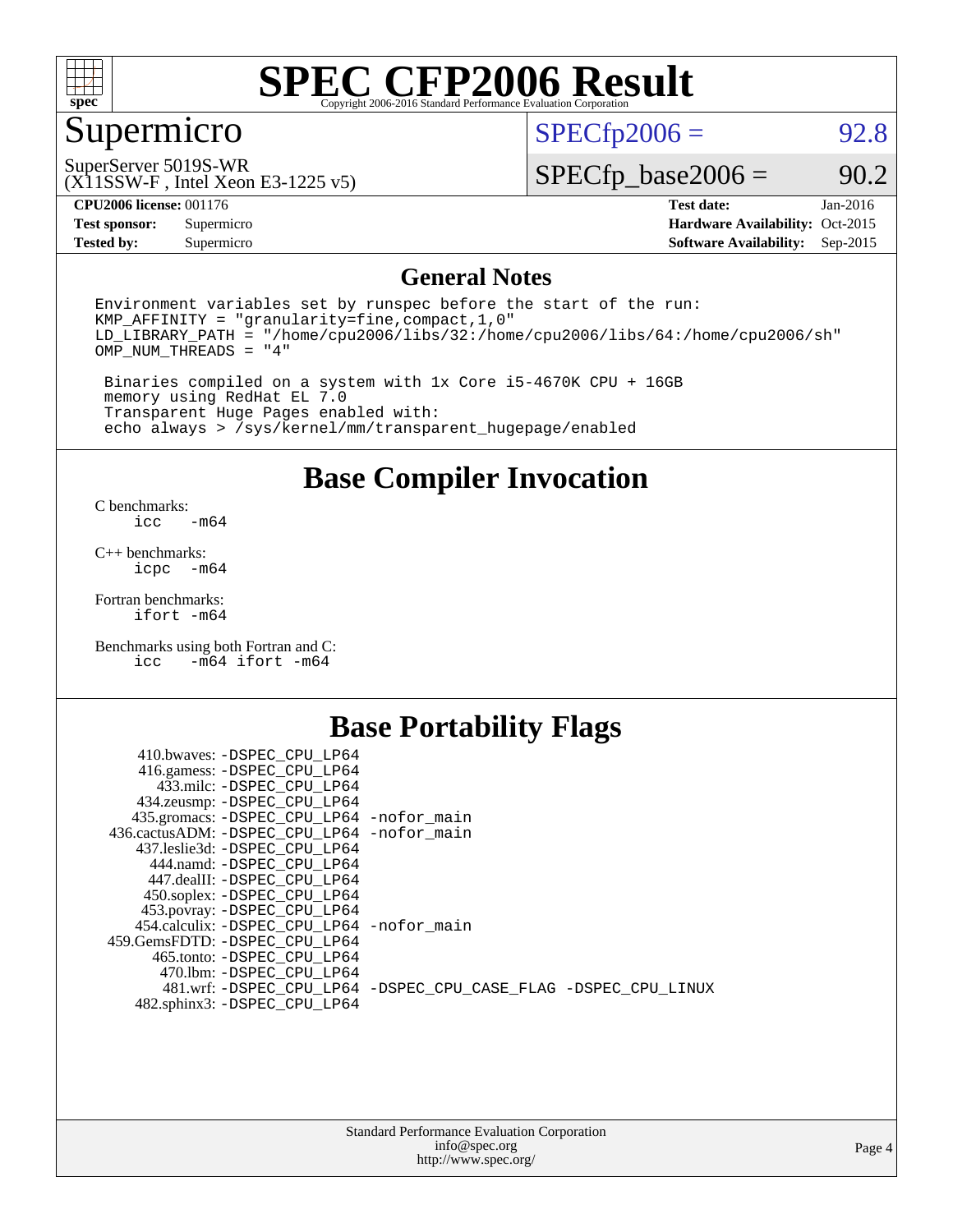

#### Supermicro

 $SPECTp2006 = 92.8$ 

(X11SSW-F , Intel Xeon E3-1225 v5) SuperServer 5019S-WR

#### **[CPU2006 license:](http://www.spec.org/auto/cpu2006/Docs/result-fields.html#CPU2006license)** 001176 **[Test date:](http://www.spec.org/auto/cpu2006/Docs/result-fields.html#Testdate)** Jan-2016

 $SPECTp\_base2006 = 90.2$ 

**[Test sponsor:](http://www.spec.org/auto/cpu2006/Docs/result-fields.html#Testsponsor)** Supermicro Supermicro **[Hardware Availability:](http://www.spec.org/auto/cpu2006/Docs/result-fields.html#HardwareAvailability)** Oct-2015 **[Tested by:](http://www.spec.org/auto/cpu2006/Docs/result-fields.html#Testedby)** Supermicro **Supermicro [Software Availability:](http://www.spec.org/auto/cpu2006/Docs/result-fields.html#SoftwareAvailability)** Sep-2015

### **[Base Optimization Flags](http://www.spec.org/auto/cpu2006/Docs/result-fields.html#BaseOptimizationFlags)**

[C benchmarks](http://www.spec.org/auto/cpu2006/Docs/result-fields.html#Cbenchmarks): [-xCORE-AVX2](http://www.spec.org/cpu2006/results/res2016q1/cpu2006-20160106-38572.flags.html#user_CCbase_f-xAVX2_5f5fc0cbe2c9f62c816d3e45806c70d7) [-ipo](http://www.spec.org/cpu2006/results/res2016q1/cpu2006-20160106-38572.flags.html#user_CCbase_f-ipo) [-O3](http://www.spec.org/cpu2006/results/res2016q1/cpu2006-20160106-38572.flags.html#user_CCbase_f-O3) [-no-prec-div](http://www.spec.org/cpu2006/results/res2016q1/cpu2006-20160106-38572.flags.html#user_CCbase_f-no-prec-div) [-parallel](http://www.spec.org/cpu2006/results/res2016q1/cpu2006-20160106-38572.flags.html#user_CCbase_f-parallel) [-opt-prefetch](http://www.spec.org/cpu2006/results/res2016q1/cpu2006-20160106-38572.flags.html#user_CCbase_f-opt-prefetch) [-ansi-alias](http://www.spec.org/cpu2006/results/res2016q1/cpu2006-20160106-38572.flags.html#user_CCbase_f-ansi-alias)

[C++ benchmarks:](http://www.spec.org/auto/cpu2006/Docs/result-fields.html#CXXbenchmarks) [-xCORE-AVX2](http://www.spec.org/cpu2006/results/res2016q1/cpu2006-20160106-38572.flags.html#user_CXXbase_f-xAVX2_5f5fc0cbe2c9f62c816d3e45806c70d7) [-ipo](http://www.spec.org/cpu2006/results/res2016q1/cpu2006-20160106-38572.flags.html#user_CXXbase_f-ipo) [-O3](http://www.spec.org/cpu2006/results/res2016q1/cpu2006-20160106-38572.flags.html#user_CXXbase_f-O3) [-no-prec-div](http://www.spec.org/cpu2006/results/res2016q1/cpu2006-20160106-38572.flags.html#user_CXXbase_f-no-prec-div) [-opt-prefetch](http://www.spec.org/cpu2006/results/res2016q1/cpu2006-20160106-38572.flags.html#user_CXXbase_f-opt-prefetch) [-ansi-alias](http://www.spec.org/cpu2006/results/res2016q1/cpu2006-20160106-38572.flags.html#user_CXXbase_f-ansi-alias)

[Fortran benchmarks](http://www.spec.org/auto/cpu2006/Docs/result-fields.html#Fortranbenchmarks): [-xCORE-AVX2](http://www.spec.org/cpu2006/results/res2016q1/cpu2006-20160106-38572.flags.html#user_FCbase_f-xAVX2_5f5fc0cbe2c9f62c816d3e45806c70d7) [-ipo](http://www.spec.org/cpu2006/results/res2016q1/cpu2006-20160106-38572.flags.html#user_FCbase_f-ipo) [-O3](http://www.spec.org/cpu2006/results/res2016q1/cpu2006-20160106-38572.flags.html#user_FCbase_f-O3) [-no-prec-div](http://www.spec.org/cpu2006/results/res2016q1/cpu2006-20160106-38572.flags.html#user_FCbase_f-no-prec-div) [-parallel](http://www.spec.org/cpu2006/results/res2016q1/cpu2006-20160106-38572.flags.html#user_FCbase_f-parallel) [-opt-prefetch](http://www.spec.org/cpu2006/results/res2016q1/cpu2006-20160106-38572.flags.html#user_FCbase_f-opt-prefetch)

[Benchmarks using both Fortran and C](http://www.spec.org/auto/cpu2006/Docs/result-fields.html#BenchmarksusingbothFortranandC): [-xCORE-AVX2](http://www.spec.org/cpu2006/results/res2016q1/cpu2006-20160106-38572.flags.html#user_CC_FCbase_f-xAVX2_5f5fc0cbe2c9f62c816d3e45806c70d7) [-ipo](http://www.spec.org/cpu2006/results/res2016q1/cpu2006-20160106-38572.flags.html#user_CC_FCbase_f-ipo) [-O3](http://www.spec.org/cpu2006/results/res2016q1/cpu2006-20160106-38572.flags.html#user_CC_FCbase_f-O3) [-no-prec-div](http://www.spec.org/cpu2006/results/res2016q1/cpu2006-20160106-38572.flags.html#user_CC_FCbase_f-no-prec-div) [-parallel](http://www.spec.org/cpu2006/results/res2016q1/cpu2006-20160106-38572.flags.html#user_CC_FCbase_f-parallel) [-opt-prefetch](http://www.spec.org/cpu2006/results/res2016q1/cpu2006-20160106-38572.flags.html#user_CC_FCbase_f-opt-prefetch)

[-ansi-alias](http://www.spec.org/cpu2006/results/res2016q1/cpu2006-20160106-38572.flags.html#user_CC_FCbase_f-ansi-alias)

### **[Peak Compiler Invocation](http://www.spec.org/auto/cpu2006/Docs/result-fields.html#PeakCompilerInvocation)**

[C benchmarks](http://www.spec.org/auto/cpu2006/Docs/result-fields.html#Cbenchmarks):  $\text{icc}$  -m64

[C++ benchmarks:](http://www.spec.org/auto/cpu2006/Docs/result-fields.html#CXXbenchmarks) [icpc -m64](http://www.spec.org/cpu2006/results/res2016q1/cpu2006-20160106-38572.flags.html#user_CXXpeak_intel_icpc_64bit_bedb90c1146cab66620883ef4f41a67e)

[Fortran benchmarks](http://www.spec.org/auto/cpu2006/Docs/result-fields.html#Fortranbenchmarks): [ifort -m64](http://www.spec.org/cpu2006/results/res2016q1/cpu2006-20160106-38572.flags.html#user_FCpeak_intel_ifort_64bit_ee9d0fb25645d0210d97eb0527dcc06e)

[Benchmarks using both Fortran and C](http://www.spec.org/auto/cpu2006/Docs/result-fields.html#BenchmarksusingbothFortranandC): [icc -m64](http://www.spec.org/cpu2006/results/res2016q1/cpu2006-20160106-38572.flags.html#user_CC_FCpeak_intel_icc_64bit_0b7121f5ab7cfabee23d88897260401c) [ifort -m64](http://www.spec.org/cpu2006/results/res2016q1/cpu2006-20160106-38572.flags.html#user_CC_FCpeak_intel_ifort_64bit_ee9d0fb25645d0210d97eb0527dcc06e)

### **[Peak Portability Flags](http://www.spec.org/auto/cpu2006/Docs/result-fields.html#PeakPortabilityFlags)**

Same as Base Portability Flags

### **[Peak Optimization Flags](http://www.spec.org/auto/cpu2006/Docs/result-fields.html#PeakOptimizationFlags)**

[C benchmarks](http://www.spec.org/auto/cpu2006/Docs/result-fields.html#Cbenchmarks):

 433.milc: [-xCORE-AVX2](http://www.spec.org/cpu2006/results/res2016q1/cpu2006-20160106-38572.flags.html#user_peakPASS2_CFLAGSPASS2_LDFLAGS433_milc_f-xAVX2_5f5fc0cbe2c9f62c816d3e45806c70d7)(pass 2) [-prof-gen](http://www.spec.org/cpu2006/results/res2016q1/cpu2006-20160106-38572.flags.html#user_peakPASS1_CFLAGSPASS1_LDFLAGS433_milc_prof_gen_e43856698f6ca7b7e442dfd80e94a8fc)(pass 1) [-ipo](http://www.spec.org/cpu2006/results/res2016q1/cpu2006-20160106-38572.flags.html#user_peakPASS2_CFLAGSPASS2_LDFLAGS433_milc_f-ipo)(pass 2) [-O3](http://www.spec.org/cpu2006/results/res2016q1/cpu2006-20160106-38572.flags.html#user_peakPASS2_CFLAGSPASS2_LDFLAGS433_milc_f-O3)(pass 2) [-no-prec-div](http://www.spec.org/cpu2006/results/res2016q1/cpu2006-20160106-38572.flags.html#user_peakPASS2_CFLAGSPASS2_LDFLAGS433_milc_f-no-prec-div)(pass 2) [-prof-use](http://www.spec.org/cpu2006/results/res2016q1/cpu2006-20160106-38572.flags.html#user_peakPASS2_CFLAGSPASS2_LDFLAGS433_milc_prof_use_bccf7792157ff70d64e32fe3e1250b55)(pass 2) [-auto-ilp32](http://www.spec.org/cpu2006/results/res2016q1/cpu2006-20160106-38572.flags.html#user_peakCOPTIMIZE433_milc_f-auto-ilp32) [-ansi-alias](http://www.spec.org/cpu2006/results/res2016q1/cpu2006-20160106-38572.flags.html#user_peakCOPTIMIZE433_milc_f-ansi-alias)

 $470$ .lbm: basepeak = yes

 482.sphinx3: [-xCORE-AVX2](http://www.spec.org/cpu2006/results/res2016q1/cpu2006-20160106-38572.flags.html#user_peakOPTIMIZE482_sphinx3_f-xAVX2_5f5fc0cbe2c9f62c816d3e45806c70d7) [-ipo](http://www.spec.org/cpu2006/results/res2016q1/cpu2006-20160106-38572.flags.html#user_peakOPTIMIZE482_sphinx3_f-ipo) [-O3](http://www.spec.org/cpu2006/results/res2016q1/cpu2006-20160106-38572.flags.html#user_peakOPTIMIZE482_sphinx3_f-O3) [-no-prec-div](http://www.spec.org/cpu2006/results/res2016q1/cpu2006-20160106-38572.flags.html#user_peakOPTIMIZE482_sphinx3_f-no-prec-div) [-unroll2](http://www.spec.org/cpu2006/results/res2016q1/cpu2006-20160106-38572.flags.html#user_peakCOPTIMIZE482_sphinx3_f-unroll_784dae83bebfb236979b41d2422d7ec2) [-ansi-alias](http://www.spec.org/cpu2006/results/res2016q1/cpu2006-20160106-38572.flags.html#user_peakCOPTIMIZE482_sphinx3_f-ansi-alias) [-parallel](http://www.spec.org/cpu2006/results/res2016q1/cpu2006-20160106-38572.flags.html#user_peakCOPTIMIZE482_sphinx3_f-parallel)

Continued on next page

Standard Performance Evaluation Corporation [info@spec.org](mailto:info@spec.org) <http://www.spec.org/>

Page 5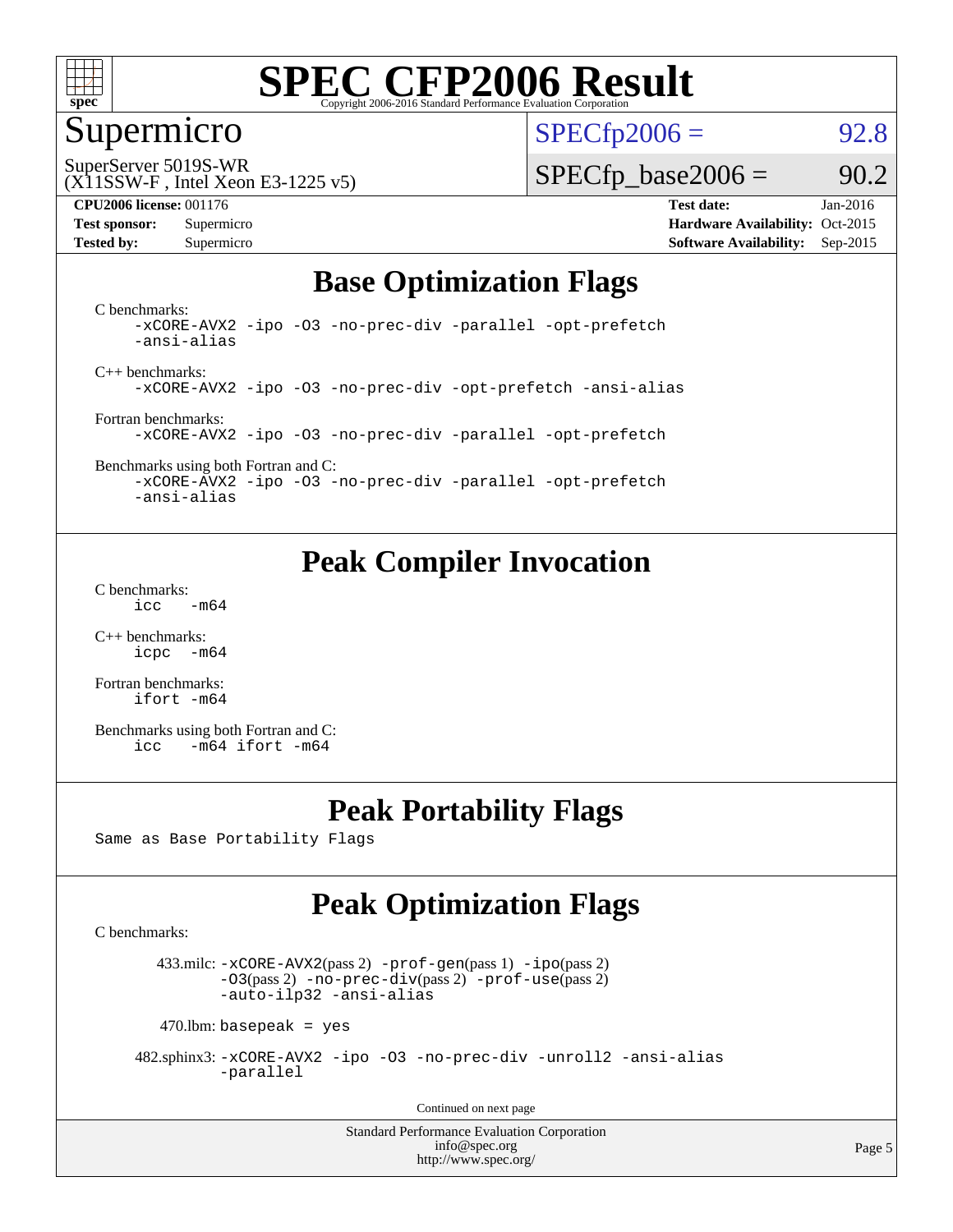

Supermicro

 $SPECTp2006 = 92.8$ 

(X11SSW-F , Intel Xeon E3-1225 v5) SuperServer 5019S-WR

 $SPECTp\_base2006 = 90.2$ 

**[CPU2006 license:](http://www.spec.org/auto/cpu2006/Docs/result-fields.html#CPU2006license)** 001176 **[Test date:](http://www.spec.org/auto/cpu2006/Docs/result-fields.html#Testdate)** Jan-2016

| <b>Test sponsor:</b> | Supermicro |
|----------------------|------------|
| <b>Tested by:</b>    | Supermicro |

**[Hardware Availability:](http://www.spec.org/auto/cpu2006/Docs/result-fields.html#HardwareAvailability)** Oct-2015 **[Software Availability:](http://www.spec.org/auto/cpu2006/Docs/result-fields.html#SoftwareAvailability)** Sep-2015

### **[Peak Optimization Flags \(Continued\)](http://www.spec.org/auto/cpu2006/Docs/result-fields.html#PeakOptimizationFlags)**

[C++ benchmarks:](http://www.spec.org/auto/cpu2006/Docs/result-fields.html#CXXbenchmarks)

 444.namd: [-xCORE-AVX2](http://www.spec.org/cpu2006/results/res2016q1/cpu2006-20160106-38572.flags.html#user_peakPASS2_CXXFLAGSPASS2_LDFLAGS444_namd_f-xAVX2_5f5fc0cbe2c9f62c816d3e45806c70d7)(pass 2) [-prof-gen](http://www.spec.org/cpu2006/results/res2016q1/cpu2006-20160106-38572.flags.html#user_peakPASS1_CXXFLAGSPASS1_LDFLAGS444_namd_prof_gen_e43856698f6ca7b7e442dfd80e94a8fc)(pass 1) [-ipo](http://www.spec.org/cpu2006/results/res2016q1/cpu2006-20160106-38572.flags.html#user_peakPASS2_CXXFLAGSPASS2_LDFLAGS444_namd_f-ipo)(pass 2) [-O3](http://www.spec.org/cpu2006/results/res2016q1/cpu2006-20160106-38572.flags.html#user_peakPASS2_CXXFLAGSPASS2_LDFLAGS444_namd_f-O3)(pass 2) [-no-prec-div](http://www.spec.org/cpu2006/results/res2016q1/cpu2006-20160106-38572.flags.html#user_peakPASS2_CXXFLAGSPASS2_LDFLAGS444_namd_f-no-prec-div)(pass 2) [-prof-use](http://www.spec.org/cpu2006/results/res2016q1/cpu2006-20160106-38572.flags.html#user_peakPASS2_CXXFLAGSPASS2_LDFLAGS444_namd_prof_use_bccf7792157ff70d64e32fe3e1250b55)(pass 2) [-fno-alias](http://www.spec.org/cpu2006/results/res2016q1/cpu2006-20160106-38572.flags.html#user_peakCXXOPTIMIZEOPTIMIZE444_namd_f-no-alias_694e77f6c5a51e658e82ccff53a9e63a) [-auto-ilp32](http://www.spec.org/cpu2006/results/res2016q1/cpu2006-20160106-38572.flags.html#user_peakCXXOPTIMIZE444_namd_f-auto-ilp32) 447.dealII: basepeak = yes  $450$ .soplex: basepeak = yes 453.povray: [-xCORE-AVX2](http://www.spec.org/cpu2006/results/res2016q1/cpu2006-20160106-38572.flags.html#user_peakPASS2_CXXFLAGSPASS2_LDFLAGS453_povray_f-xAVX2_5f5fc0cbe2c9f62c816d3e45806c70d7)(pass 2) [-prof-gen](http://www.spec.org/cpu2006/results/res2016q1/cpu2006-20160106-38572.flags.html#user_peakPASS1_CXXFLAGSPASS1_LDFLAGS453_povray_prof_gen_e43856698f6ca7b7e442dfd80e94a8fc)(pass 1) [-ipo](http://www.spec.org/cpu2006/results/res2016q1/cpu2006-20160106-38572.flags.html#user_peakPASS2_CXXFLAGSPASS2_LDFLAGS453_povray_f-ipo)(pass 2) [-O3](http://www.spec.org/cpu2006/results/res2016q1/cpu2006-20160106-38572.flags.html#user_peakPASS2_CXXFLAGSPASS2_LDFLAGS453_povray_f-O3)(pass 2) [-no-prec-div](http://www.spec.org/cpu2006/results/res2016q1/cpu2006-20160106-38572.flags.html#user_peakPASS2_CXXFLAGSPASS2_LDFLAGS453_povray_f-no-prec-div)(pass 2) [-prof-use](http://www.spec.org/cpu2006/results/res2016q1/cpu2006-20160106-38572.flags.html#user_peakPASS2_CXXFLAGSPASS2_LDFLAGS453_povray_prof_use_bccf7792157ff70d64e32fe3e1250b55)(pass 2) [-unroll4](http://www.spec.org/cpu2006/results/res2016q1/cpu2006-20160106-38572.flags.html#user_peakCXXOPTIMIZE453_povray_f-unroll_4e5e4ed65b7fd20bdcd365bec371b81f) [-ansi-alias](http://www.spec.org/cpu2006/results/res2016q1/cpu2006-20160106-38572.flags.html#user_peakCXXOPTIMIZE453_povray_f-ansi-alias) [Fortran benchmarks](http://www.spec.org/auto/cpu2006/Docs/result-fields.html#Fortranbenchmarks):  $410.bwaves: basepeak = yes$  416.gamess: [-xCORE-AVX2](http://www.spec.org/cpu2006/results/res2016q1/cpu2006-20160106-38572.flags.html#user_peakPASS2_FFLAGSPASS2_LDFLAGS416_gamess_f-xAVX2_5f5fc0cbe2c9f62c816d3e45806c70d7)(pass 2) [-prof-gen](http://www.spec.org/cpu2006/results/res2016q1/cpu2006-20160106-38572.flags.html#user_peakPASS1_FFLAGSPASS1_LDFLAGS416_gamess_prof_gen_e43856698f6ca7b7e442dfd80e94a8fc)(pass 1) [-ipo](http://www.spec.org/cpu2006/results/res2016q1/cpu2006-20160106-38572.flags.html#user_peakPASS2_FFLAGSPASS2_LDFLAGS416_gamess_f-ipo)(pass 2) [-O3](http://www.spec.org/cpu2006/results/res2016q1/cpu2006-20160106-38572.flags.html#user_peakPASS2_FFLAGSPASS2_LDFLAGS416_gamess_f-O3)(pass 2) [-no-prec-div](http://www.spec.org/cpu2006/results/res2016q1/cpu2006-20160106-38572.flags.html#user_peakPASS2_FFLAGSPASS2_LDFLAGS416_gamess_f-no-prec-div)(pass 2) [-prof-use](http://www.spec.org/cpu2006/results/res2016q1/cpu2006-20160106-38572.flags.html#user_peakPASS2_FFLAGSPASS2_LDFLAGS416_gamess_prof_use_bccf7792157ff70d64e32fe3e1250b55)(pass 2) [-unroll2](http://www.spec.org/cpu2006/results/res2016q1/cpu2006-20160106-38572.flags.html#user_peakOPTIMIZE416_gamess_f-unroll_784dae83bebfb236979b41d2422d7ec2) [-inline-level=0](http://www.spec.org/cpu2006/results/res2016q1/cpu2006-20160106-38572.flags.html#user_peakOPTIMIZE416_gamess_f-inline-level_318d07a09274ad25e8d15dbfaa68ba50) [-scalar-rep-](http://www.spec.org/cpu2006/results/res2016q1/cpu2006-20160106-38572.flags.html#user_peakOPTIMIZE416_gamess_f-disablescalarrep_abbcad04450fb118e4809c81d83c8a1d) 434.zeusmp: basepeak = yes 437.leslie3d: basepeak = yes 459.GemsFDTD: [-xCORE-AVX2](http://www.spec.org/cpu2006/results/res2016q1/cpu2006-20160106-38572.flags.html#user_peakPASS2_FFLAGSPASS2_LDFLAGS459_GemsFDTD_f-xAVX2_5f5fc0cbe2c9f62c816d3e45806c70d7)(pass 2) [-prof-gen](http://www.spec.org/cpu2006/results/res2016q1/cpu2006-20160106-38572.flags.html#user_peakPASS1_FFLAGSPASS1_LDFLAGS459_GemsFDTD_prof_gen_e43856698f6ca7b7e442dfd80e94a8fc)(pass 1) [-ipo](http://www.spec.org/cpu2006/results/res2016q1/cpu2006-20160106-38572.flags.html#user_peakPASS2_FFLAGSPASS2_LDFLAGS459_GemsFDTD_f-ipo)(pass 2) [-O3](http://www.spec.org/cpu2006/results/res2016q1/cpu2006-20160106-38572.flags.html#user_peakPASS2_FFLAGSPASS2_LDFLAGS459_GemsFDTD_f-O3)(pass 2) [-no-prec-div](http://www.spec.org/cpu2006/results/res2016q1/cpu2006-20160106-38572.flags.html#user_peakPASS2_FFLAGSPASS2_LDFLAGS459_GemsFDTD_f-no-prec-div)(pass 2) [-prof-use](http://www.spec.org/cpu2006/results/res2016q1/cpu2006-20160106-38572.flags.html#user_peakPASS2_FFLAGSPASS2_LDFLAGS459_GemsFDTD_prof_use_bccf7792157ff70d64e32fe3e1250b55)(pass 2) [-unroll2](http://www.spec.org/cpu2006/results/res2016q1/cpu2006-20160106-38572.flags.html#user_peakOPTIMIZE459_GemsFDTD_f-unroll_784dae83bebfb236979b41d2422d7ec2) [-inline-level=0](http://www.spec.org/cpu2006/results/res2016q1/cpu2006-20160106-38572.flags.html#user_peakOPTIMIZE459_GemsFDTD_f-inline-level_318d07a09274ad25e8d15dbfaa68ba50) [-opt-prefetch](http://www.spec.org/cpu2006/results/res2016q1/cpu2006-20160106-38572.flags.html#user_peakOPTIMIZE459_GemsFDTD_f-opt-prefetch) [-parallel](http://www.spec.org/cpu2006/results/res2016q1/cpu2006-20160106-38572.flags.html#user_peakOPTIMIZE459_GemsFDTD_f-parallel) 465.tonto: [-xCORE-AVX2](http://www.spec.org/cpu2006/results/res2016q1/cpu2006-20160106-38572.flags.html#user_peakPASS2_FFLAGSPASS2_LDFLAGS465_tonto_f-xAVX2_5f5fc0cbe2c9f62c816d3e45806c70d7)(pass 2) [-prof-gen](http://www.spec.org/cpu2006/results/res2016q1/cpu2006-20160106-38572.flags.html#user_peakPASS1_FFLAGSPASS1_LDFLAGS465_tonto_prof_gen_e43856698f6ca7b7e442dfd80e94a8fc)(pass 1) [-ipo](http://www.spec.org/cpu2006/results/res2016q1/cpu2006-20160106-38572.flags.html#user_peakPASS2_FFLAGSPASS2_LDFLAGS465_tonto_f-ipo)(pass 2) [-O3](http://www.spec.org/cpu2006/results/res2016q1/cpu2006-20160106-38572.flags.html#user_peakPASS2_FFLAGSPASS2_LDFLAGS465_tonto_f-O3)(pass 2) [-no-prec-div](http://www.spec.org/cpu2006/results/res2016q1/cpu2006-20160106-38572.flags.html#user_peakPASS2_FFLAGSPASS2_LDFLAGS465_tonto_f-no-prec-div)(pass 2) [-prof-use](http://www.spec.org/cpu2006/results/res2016q1/cpu2006-20160106-38572.flags.html#user_peakPASS2_FFLAGSPASS2_LDFLAGS465_tonto_prof_use_bccf7792157ff70d64e32fe3e1250b55)(pass 2) [-inline-calloc](http://www.spec.org/cpu2006/results/res2016q1/cpu2006-20160106-38572.flags.html#user_peakOPTIMIZE465_tonto_f-inline-calloc) [-opt-malloc-options=3](http://www.spec.org/cpu2006/results/res2016q1/cpu2006-20160106-38572.flags.html#user_peakOPTIMIZE465_tonto_f-opt-malloc-options_13ab9b803cf986b4ee62f0a5998c2238) [-auto](http://www.spec.org/cpu2006/results/res2016q1/cpu2006-20160106-38572.flags.html#user_peakOPTIMIZE465_tonto_f-auto) [-unroll4](http://www.spec.org/cpu2006/results/res2016q1/cpu2006-20160106-38572.flags.html#user_peakOPTIMIZE465_tonto_f-unroll_4e5e4ed65b7fd20bdcd365bec371b81f) [Benchmarks using both Fortran and C](http://www.spec.org/auto/cpu2006/Docs/result-fields.html#BenchmarksusingbothFortranandC): 435.gromacs: basepeak = yes  $436.cactusADM:basepeak = yes$  454.calculix: [-xCORE-AVX2](http://www.spec.org/cpu2006/results/res2016q1/cpu2006-20160106-38572.flags.html#user_peakOPTIMIZE454_calculix_f-xAVX2_5f5fc0cbe2c9f62c816d3e45806c70d7) [-ipo](http://www.spec.org/cpu2006/results/res2016q1/cpu2006-20160106-38572.flags.html#user_peakOPTIMIZE454_calculix_f-ipo) [-O3](http://www.spec.org/cpu2006/results/res2016q1/cpu2006-20160106-38572.flags.html#user_peakOPTIMIZE454_calculix_f-O3) [-no-prec-div](http://www.spec.org/cpu2006/results/res2016q1/cpu2006-20160106-38572.flags.html#user_peakOPTIMIZE454_calculix_f-no-prec-div) [-auto-ilp32](http://www.spec.org/cpu2006/results/res2016q1/cpu2006-20160106-38572.flags.html#user_peakCOPTIMIZE454_calculix_f-auto-ilp32) [-ansi-alias](http://www.spec.org/cpu2006/results/res2016q1/cpu2006-20160106-38572.flags.html#user_peakCOPTIMIZE454_calculix_f-ansi-alias)  $481.$ wrf: basepeak = yes

The flags files that were used to format this result can be browsed at <http://www.spec.org/cpu2006/flags/Intel-ic15.0-official-linux64.html> <http://www.spec.org/cpu2006/flags/Supermicro-Platform-Settings-V1.2-revG.20141230.00.html>

> Standard Performance Evaluation Corporation [info@spec.org](mailto:info@spec.org) <http://www.spec.org/>